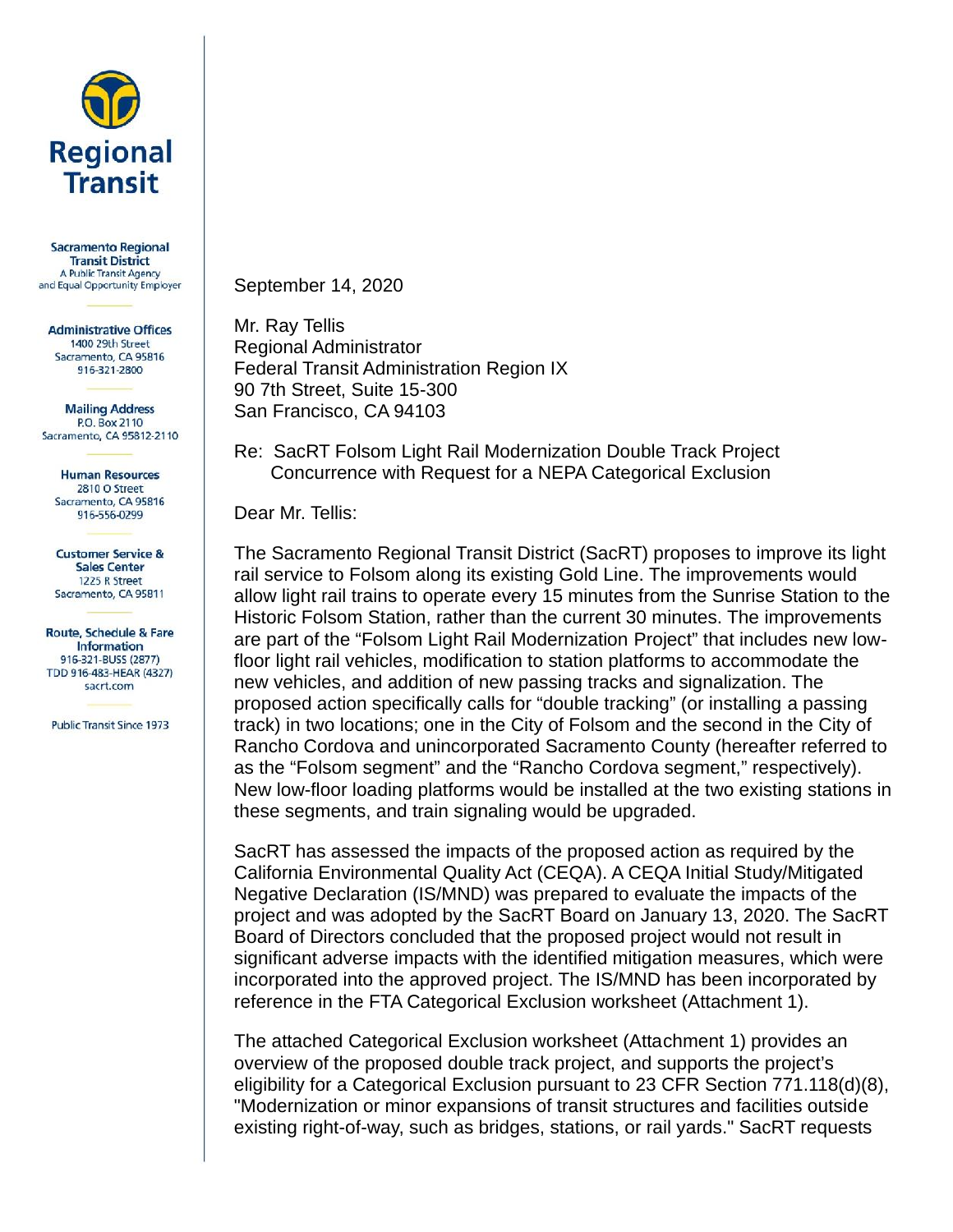that FTA review the attached materials and concur that a Categorical Exclusion is appropriate environmental clearance pursuant to NEPA.

## **Need for the Proposed Action**

SacRT currently operates light rail service on its Gold Line from downtown Sacramento in the west to the City of Folsom in the northeast. Service between downtown and the Sunrise Station is provided on 15-minute headways; however, the eastern 7.3 miles from the Sunrise Station to the terminus in historic Folsom is restricted to 30-minute headways. Service improvements are currently impeded because only a single track is available in the eastern end of the corridor. Therefore, outbound light rail trains traveling from downtown Sacramento to historic Folsom, and inbound trains traveling from historic Folsom to downtown Sacramento must use the same track, restricting service, limiting operational flexibility, and hampering service if a light rail train becomes disabled along this stretch. In addition, the train signaling system results in delays for motorists seeking to cross the light rail tracks, which could be alleviated by upgraded signaling equipment that would reduce gate downtime.

Enhanced light rail service along the Gold Line is a high priority for SacRT and is part of a long-term commitment to increase service to Folsom. The project is included in the Sacramento Area Council of Government's 2020 Metropolitan Transportation Plan/Sustainable Communities Strategy (MTP/SCS), the area's Regional Transportation Plan and an integral component to reducing congestion along U.S. 50, which parallels the Gold Line, vehicle miles traveled, air pollution, and greenhouse gas emissions.

## **Proposed Action**

SacRT proposes the following improvements that comprise the proposed action:

- **Light Rail Trackwork -** double tracking two locations: a 0.6-mile segment in the vicinity of the Glenn/Robert G Holderness Station in the City of Folsom, and a 1.2-mile segment in the vicinity of the Hazel Station in the City of Rancho Cordova and unincorporated Sacramento County. The alignment of the new tracks relative to the existing tracks is based on available right-of-way, minimizing disruption to existing operation-related equipment, minimizing removal of mature trees, and avoiding impacts on adjacent uses. Existing overhead contact system support poles would be used as much as possible, but some would need to be relocated. The new pole locations, instrument houses, and drainage facilities all would be within the existing rail right-of-way.
- **Stations -** adding new loading platforms at the Glenn and Hazel Stations and modifying the existing platforms to accommodate new low-floor vehicles that are being acquired by SacRT. The new platforms would be 8 inches above the top of the tracks, approximately 15 feet wide and 338 feet long. They would be designed to comply with the Americans with Disabilities Act and include amenity and station features in accordance with SacRT's Station Design Criteria (e.g., fare vending machines, canopies, seating, light fixtures, security features, information kiosks). To accommodate existing SacRT light rail vehicles, the new loading platform would be fitted with a temporary mini-high platform. This mini-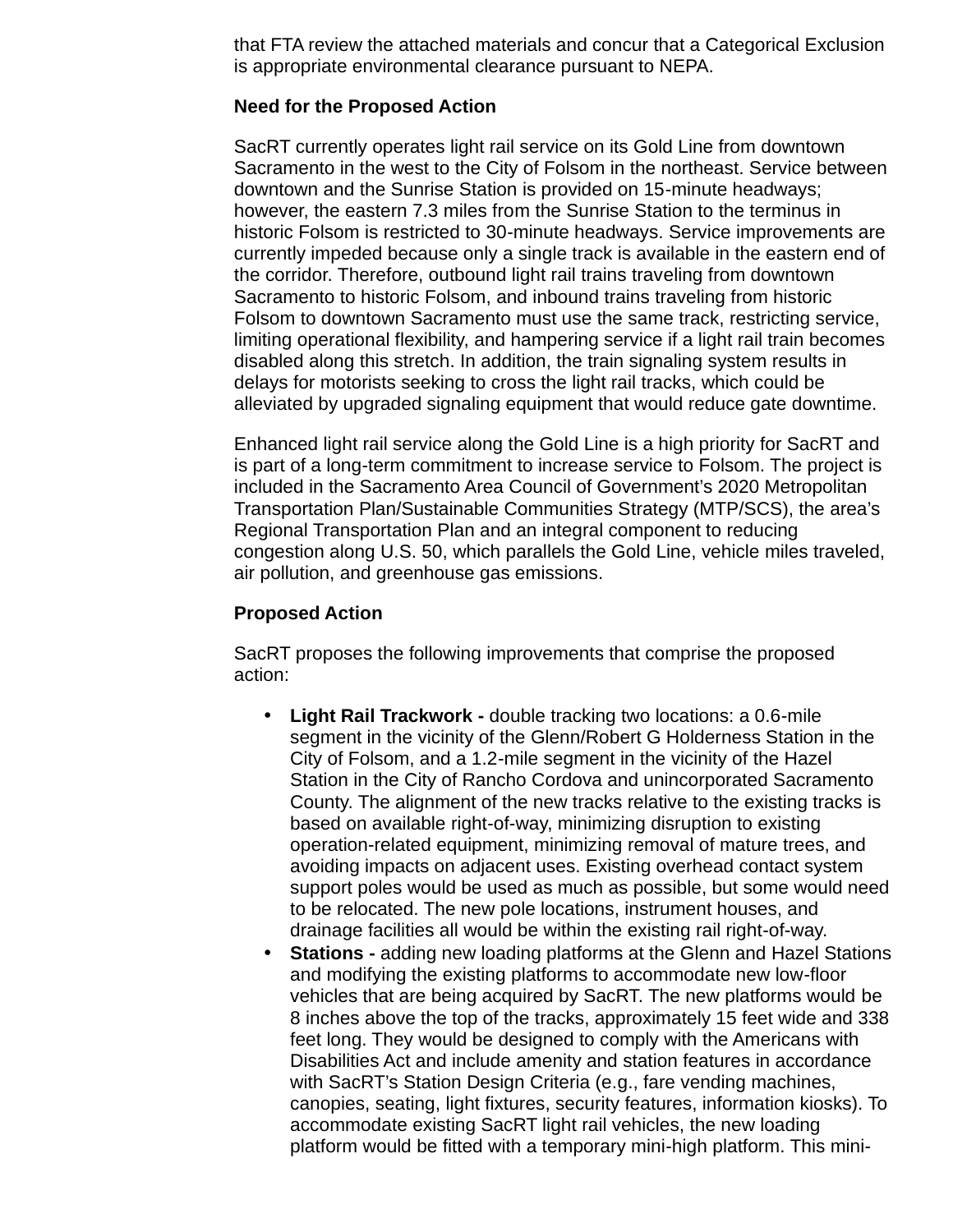high platform would be removed when SacRT has fully transitioned to low-floor vehicles.

- **Signaling -** updating the signal system that controls train movements so that trains would be able to operate inbound and outbound between the Sunrise and Historic Folsom Stations with little or no delay. The proposed action would include additional track circuits that would detect when the train passes through an at-grade street crossing and immediately send a signal to the control cabinet to raise the gates. In addition, at specific stations, SacRT proposes to install on-board "call" activators to lower the crossing gates only when the train is ready to leave the station.
- **Freight Line Realignment -** shifting an existing freight line and spur line serving a local business. Union Pacific Railroad (UPRR) has the right to run freight trains on the line and the freight easement obligates them to maintain the tracks they use (SacRT maintains the signals), but UPRR owns neither the tracks nor the land underneath the tracks. To accommodate the double tracking in the Rancho Cordova segment, the freight tracks would be shifted. As part of this realignment, a new approximately 1,140-foot-long freight siding would be installed to the south of the freight line, to facilitate freight movements, and an existing spur line to a local business would be realigned.

# **Public and Agency Outreach**

SacRT has created and maintained a website to keep the local communities and the general public apprised of the proposed action: https://www.sacrt.com/apps/modernization/. The site contains general information about the proposed action; engineering and environmental documents, drawings prepared, and maps; and contact information for further information.

As part of the project's CEQA environmental review process, SacRT hosted two public scoping meetings in April and June 2019 that were widely advertised. Notices with information about the meeting dates, times, and locations were sent to all property owners within 1,000 feet (on either side) of the project components, as well as to environmental advocacy groups, religious centers and cultural organizations, governmental officials and agencies, and bicycle advocacy groups. Additional public meetings were held before the SacRT Board to receive comments on the Draft Initial Study/Mitigated Negative Declaration in December 2019 and to adopt the Mitigated Negative Declaration in January 2020.

In preparing the CEQA and NEPA documents, the following agencies/organizations have been consulted:

| <b>Local Agencies</b>  | <b>Native American Tribes</b>                 |
|------------------------|-----------------------------------------------|
| City of Folsom         | Native American Heritage Commission           |
| City of Rancho Cordova | Buena Vista Rancheria of Me-Wuk<br>Indians    |
| Sacramento County      | <b>Colfax-Todds Valley Consolidated Tribe</b> |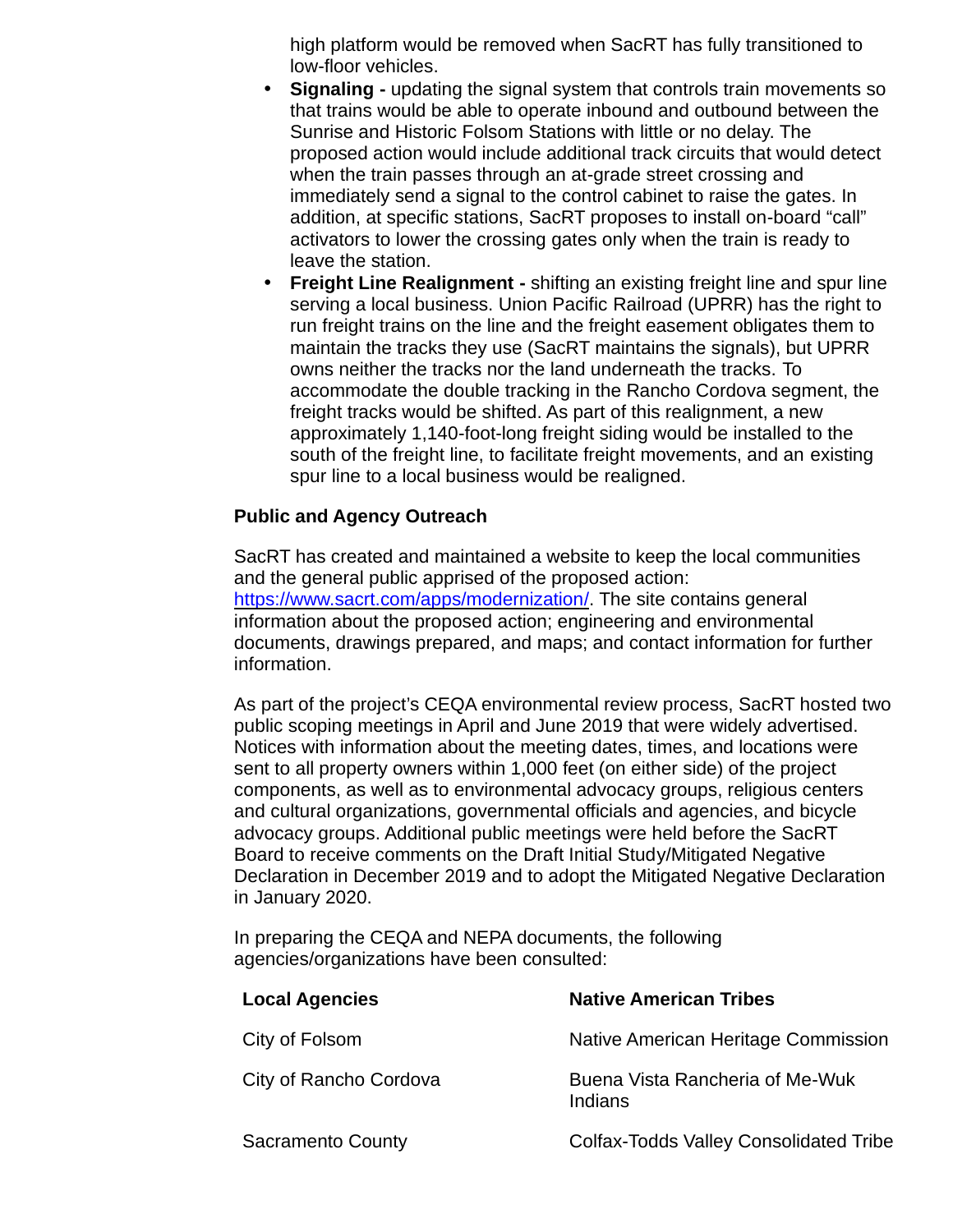| Sacramento-Placerville<br><b>Transportation Corridor Joint</b><br><b>Powers Authority</b> | Ione Band of Miwok Indians                                 |
|-------------------------------------------------------------------------------------------|------------------------------------------------------------|
| <b>State and Federal Agencies</b>                                                         | Nashville Enterprise Miwok-Maidu-<br><b>Nishinam Tribe</b> |
| State Office of Historic Preservation                                                     | Shingle Springs Band of Miwok Indians                      |
| <b>U.S. Fish and Wildlife Service</b>                                                     | Tsi Akim Maidu                                             |
|                                                                                           | United Auburn Indian Community of the<br>Auburn Rancheria  |
|                                                                                           | <b>Wilton Rancheria</b>                                    |

## **Impact Evaluation/Federal Agency Coordination and Consultation**

**Natural Resources.** The project site is almost entirely within the existing rail right-of-way used for SacRT's Gold Line. The Rancho Cordova segment and the immediate vicinity, however, include elderberry shrubs, the host plant for the threatened Valley Elderberry Longhorn Beetle. As a result, SacRT and FTA initiated formal consultation with the U.S. Fish and Wildlife Service (Service) pursuant to Section 7 of the federal Endangered Species Act on July 10, 2020, when FTA transmitted a Biological Assessment to the Service. The Service issued a Biological Opinion and Incidental Take Statement on September 14, 2020, concluding the level of anticipated take is not likely to result in jeopardy to the species, provided that terms and conditions of the incidental take statement including identified conservation, transplanting, and credit purchase measures are followed. Please refer to the Categorical Exclusion worksheet (Attachment 1), Appendix B, for details.

In addition, in recognition of potential nesting birds that could be disturbed in violation of the federal Migratory Bird Treaty Act, SacRT has adopted mitigation measures as part of its CEQA IS/MND that have been incorporated as part of the project. These measures regulate tree removal, require preconstruction nesting bird surveys, and creation of appropriate buffer zones if nesting birds are detected.

Because the project site would disturb more than 1 acre of ground surface, SacRT will obtain coverage under the federal National Pollutant Discharge Elimination System (NPDES) General Permit for Storm Water Discharges Associated with Construction and Land Disturbance Activities (SWRCB Order No. 2009-0009-DWQ, NPDES No. CAS000002 [Construction General Permit]), as amended.

The project site does not contain waters of the U.S. or other aquatic features. As a result, consultation with the U.S. Army Corps of Engineers or the National Marine Fisheries Service was not necessary.

**Air Quality.** The proposed project is included in the regional transportation plan (the 2020 MTP/SCS). The adopted MTP/SCS included an air conformity analysis that reported that the plan would not impede the ability of the region to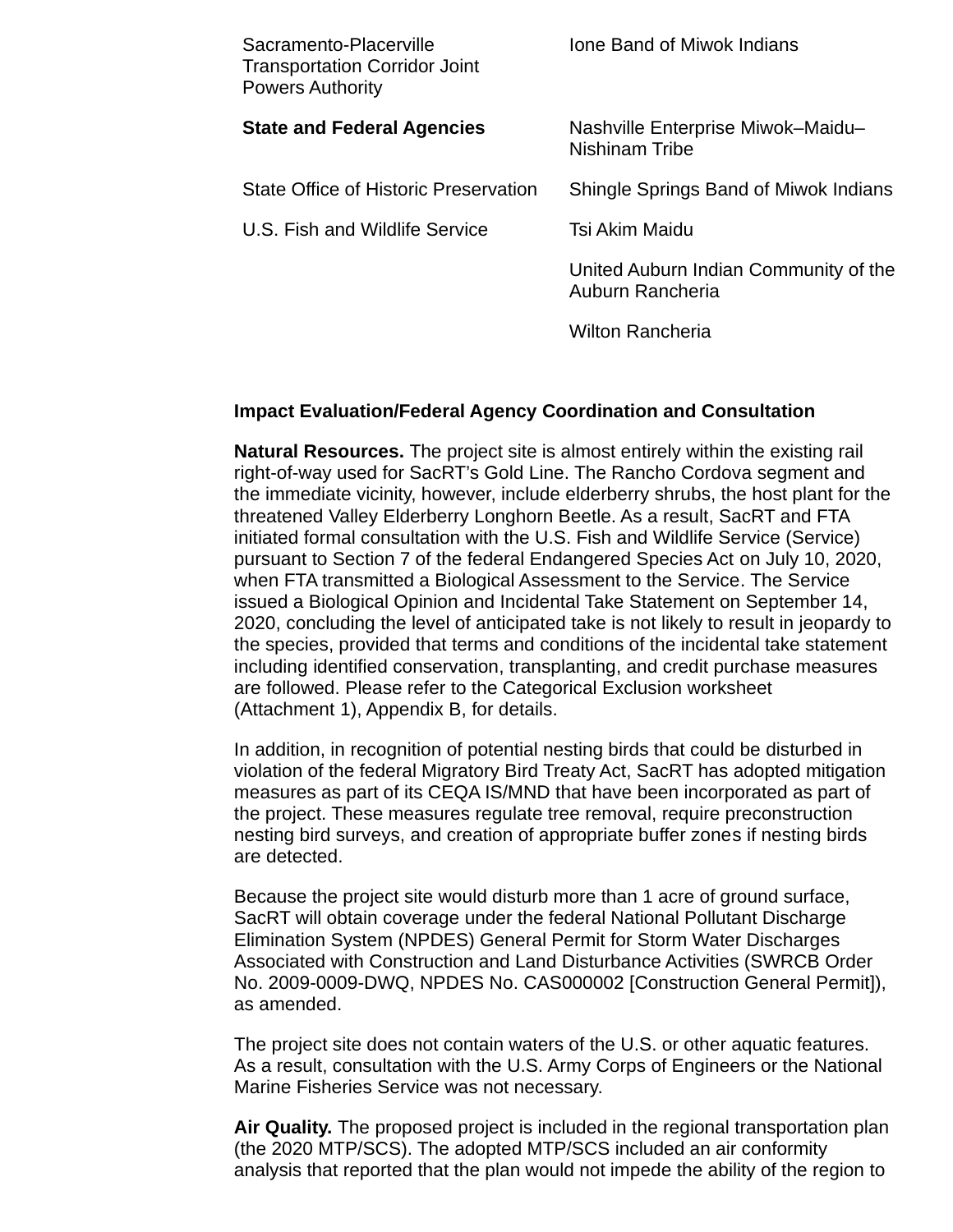meet and attain air quality standards for certain criteria pollutants and associated precursors. This demonstration of the plan's conformance with the State Implementation Plan was completed pursuant to the Clean Air Act Section 176(c) (42 USC Section 7506(c) and U.S. Environmental Protection Agency transportation conformity regulations (40 CFR Part 93 Subpart A).

**Cultural Resources.** With respect to Section 106 of the National Historic Preservation Act, there are two historic properties within the Area of Potential Effects (APE) delineated for the proposed project: the Sacramento Valley Railroad and the American River Placer Mining District. A Section 106 technical memorandum has been completed (see Appendix A to the Categorical Exclusion worksheet [Attachment 1]) that recommends a finding of "no adverse effect." SHPO in its January 23, 2020 letter to FTA concurred that the proposed action would have no adverse effects to historic properties.

Archival research conducted at the North Central Information Center of the California Historical Resources Information System indicated that the project area does not contain any previously recorded Native American sites, prehistoric-period archaeological sites, historic-period cemeteries, or human skeletal remains. Based on outreach to the list of interested Native American tribes, the United Auburn Indian Community of the Auburn Rancheria has requested the environmental documents and the Shingle Springs Band of Miwok Indians requested consultation.

The adopted CEQA document for the project includes avoidance and minimization measures for the unanticipated discovery of archeological resources, human remains, and tribal cultural properties. FTA has requested some refinements to the CEQA mitigation measures, which have been accepted by SacRT.

**Section 4(f).** The proposed project would not result in permanent use, temporary occupancy, or constructive use of a Section 4(f) resource. There are nearby public recreation areas and trails, but construction and operation of the proposed action would not substantially impair the activities, features, or attributes of the properties that qualify them for protection under Section 4(f). There are no wildlife or waterfowl refuges in the project area. As described above, the SHPO has concurred with FTA's conclusion that the proposed project would have a no adverse effect.

**Hazards.** The project site does not lie within a Federal Emergency Management Agency (FEMA) 100-year flood hazard area. However, the Rancho Cordova project segment is within a Superfund site. While there is known soil and groundwater contamination, remediation activities are in progress, and construction for Rancho Cordova project segment components (mostly for grading up to 4 feet below ground surface and in limited cases, up to 30 feet for the overhead contact system support poles) is not expected to encounter contaminated groundwater, which is approximately 50 feet below the ground surface. The CEQA document for the project includes mitigation measures to protect construction workers, the public, and the environment and to avoid remediation activities underway.

**Noise.** Routine daily operations of the proposed project would not alter the existing noise environment, which is primarily defined by vehicular traffic on the adjacent Folsom Boulevard and is already used by light rail trains. Based on FTA's thresholds, construction activities could affect nearby sensitive receptors.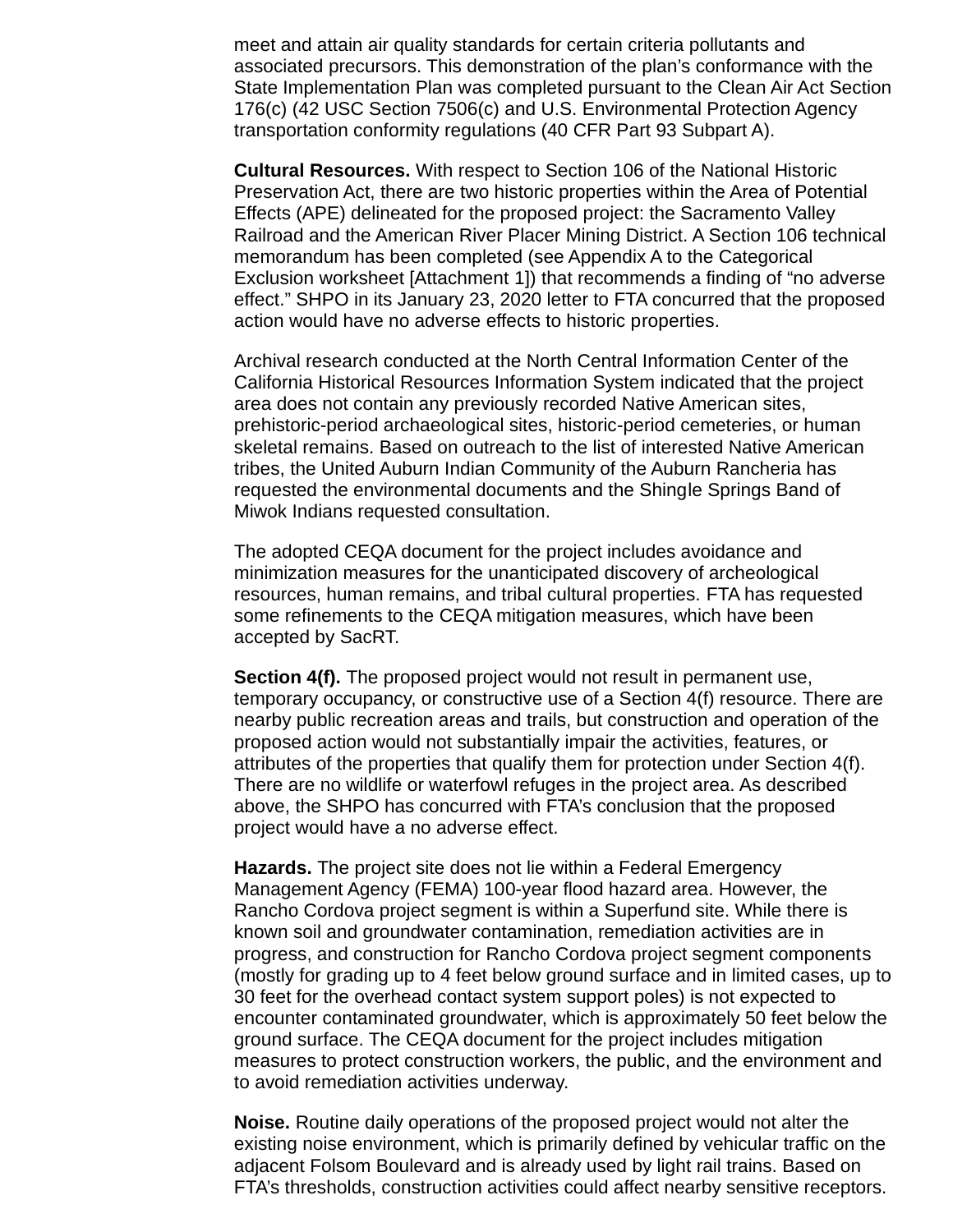During operation, moderate noise impacts would occur in the residential areas of the Rancho Cordova project segment, but receptors in the Folsom project segment would not experience substantial noise impacts (below the moderate threshold). The CEQA document for the project includes preparation and implementation of a construction noise control plan, employing best management practices to reduce noise levels for nearby noise-sensitive receptors.

**Socioeconomic Environment**. The proposed project would be consistent with the local general plans and zoning regulations, resulting in no land use compatibility effects. Construction of the proposed action would require minimal land acquisition and no displacement. In the Folsom segment, a portion of a traffic lane would be needed to accommodate the double track and additional station platform. In the Rancho Cordova segment, a narrow strip of land (approximately 3,200 square feet of a 78-acre parcel proposed for transit supported development) would be acquired to accommodate the double tracking and the realigned freight tracks. Because the proposed action is within an existing transportation corridor, it would not physically divide an existing community or interfere with community cohesion. Rather, the increased light rail service and reliability would contribute to the complete street plans for Folsom Boulevard and enhance mobility for residents and employees along the Gold Line route.

**Environmental Justice/Title VI.** The proposed action would pass through several areas that house environmental justice populations: two areas in the Folsom segment have low-income populations, and one area in the Rancho Cordova segment has minority populations. The nature and severity of impacts and mitigation measures apply similarly for environmental justice populations and non-environmental justice populations in the project corridor. These environmental justice population groups would not bear disproportionately high and adverse human health or environmental effects.

#### **Conclusions**

With implementation of the mitigation measures that SacRT adopted in its IS/MND, as amended by FTA, and the conservation and compensatory measures in the Service's Biological Opinion, there would be no adverse effects under NEPA or other related environmental regulations. The proposed action meets the requirements of 23 CFR Section 771.118(d)(8). SacRT requests that FTA review the attached Categorical Exclusion and other documentation, and that FTA concur with these conclusions.

Final project design is expected to commence as soon as possible, following completion of the NEPA review. Design would start with the Folsom segment. Construction is projected to start in the latter half of 2021.

SacRT appreciates FTA's support of this project. If you have any questions concerning this submittal or require additional information, please contact Sangita Arya at 916-557- 0998 (sarya@sacrt.com).